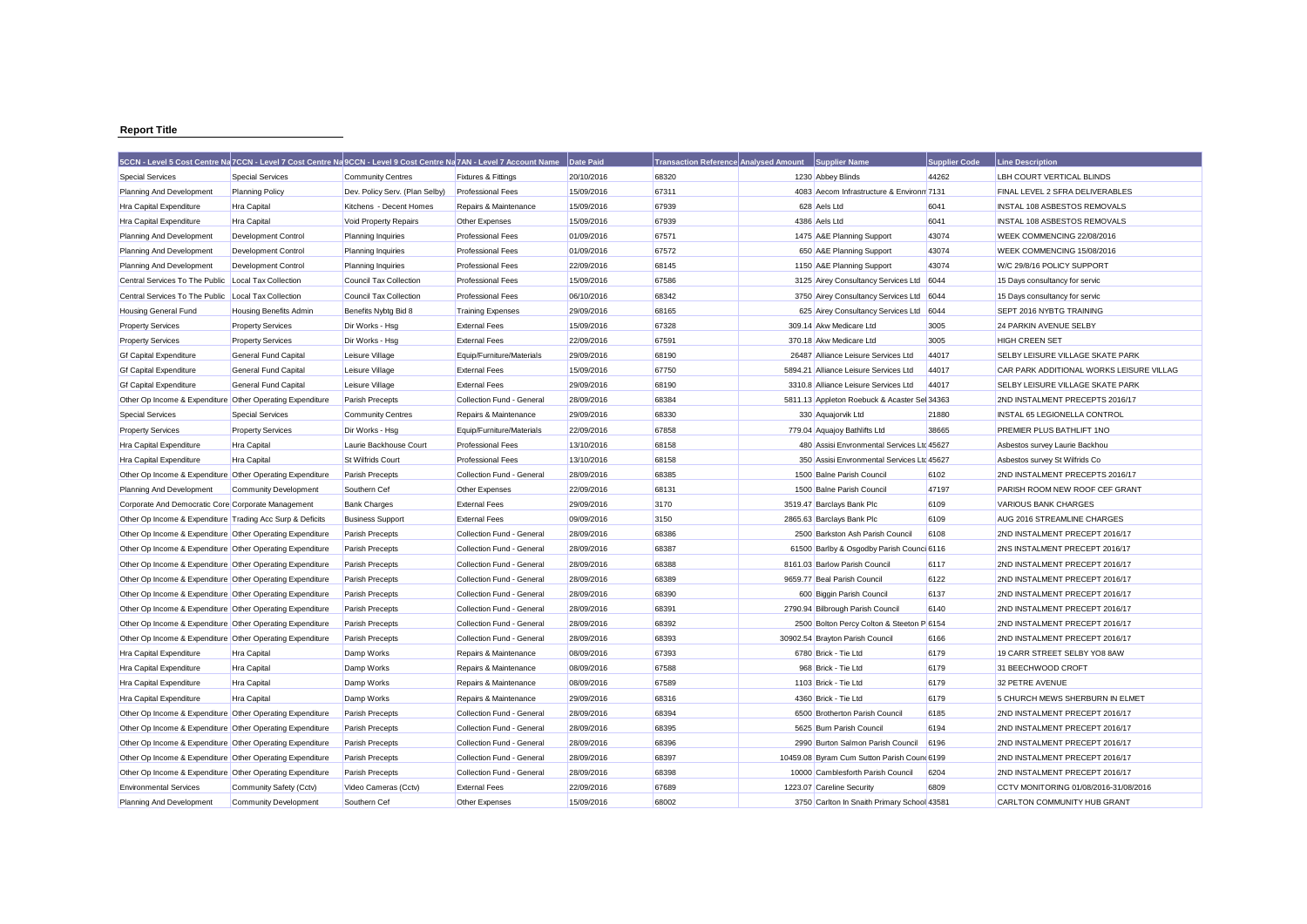| Other Op Income & Expenditure Other Operating Expenditure |                                                           | Parish Precepts                                      | Collection Fund - General          | 28/09/2016 | 68399 | 11507.83 Carlton Parish Council                | 6211  | 2ND INSTALMENT PRECEPT 2016/17           |
|-----------------------------------------------------------|-----------------------------------------------------------|------------------------------------------------------|------------------------------------|------------|-------|------------------------------------------------|-------|------------------------------------------|
| Planning And Development                                  | <b>Planning Policy</b>                                    | Dev. Policy Serv. (Plan Selby)                       | <b>Professional Fees</b>           | 15/09/2016 | 67747 | 822.5 Carrington West Limited                  | 47155 | W/C 28/08/16 MR A THOMPSON               |
| Hra Capital Expenditure                                   | Hra Capital                                               | Environmental Improvement Plai Repairs & Maintenance |                                    | 15/09/2016 | 67913 | 4900 Carthy Contracting                        | 6210  | ST WILFRIDS COURT BRAYTON                |
| Hra Capital Expenditure                                   | Hra Capital                                               | Environmental Improvement Plai Repairs & Maintenance |                                    | 22/09/2016 | 67944 | 410 Carthy Contracting                         | 6210  | <b>ST WILFRIDS COURT BRAYTON</b>         |
| Hra Capital Expenditure                                   | Hra Capital                                               | Environmental Improvement Plai Repairs & Maintenance |                                    | 22/09/2016 | 67972 | 1210 Carthy Contracting                        | 6210  | WESTFIELD AVENUE GARAGE DOOR             |
| Hra Capital Expenditure                                   | Hra Capital                                               | Environmental Improvement Plai Repairs & Maintenance |                                    | 22/09/2016 | 67977 | 2010 Carthy Contracting                        | 6210  | RELAY FOOTPATH 9-12 WESTFIELD COURT EGGB |
| Hra Capital Expenditure                                   | <b>Hra Capital</b>                                        | Environmental Improvement Plai Repairs & Maintenance |                                    | 29/09/2016 | 68313 | 2930 Carthy Contracting                        | 6210  | <b>SELBY PARK CAR PARK</b>               |
| Other Op Income & Expenditure Other Operating Expenditure |                                                           | Parish Precepts                                      | Collection Fund - General          | 28/09/2016 | 68400 | 15402.74 Cawood Parish Council                 | 6217  | 2ND INSTALMENT PRECEPT 2016/17           |
| <b>Property Services</b>                                  | <b>Property Services</b>                                  | Dir Works - Hsg                                      | Equip/Furniture/Materials          | 29/09/2016 | 67975 | 2360 Cctv Drainage Investigations              | 6219  | HOUSING JOB NUMBER VARIOUS WORKS         |
| Other Op Income & Expenditure Other Operating Expenditure |                                                           | Parish Precepts                                      | Collection Fund - General          | 28/09/2016 | 68401 | 2537.28 Chapel Haddlesey Parish Counc 6228     |       | 2ND INSTALMENT PRECEPT 16/17             |
| Other Op Income & Expenditure Other Operating Expenditure |                                                           | Parish Precepts                                      | Collection Fund - General          | 28/09/2016 | 68402 | 9794.17 Church Fenton Parish Council           | 6242  | 2ND INSTALMENT PRECEPT 16/17             |
| Other Op Income & Expenditure Trading Acc Surp & Deficits |                                                           | Planning                                             | <b>Direct Salaries &amp; Wages</b> | 06/10/2016 | 67947 | 9385.84 City Of York Council                   | 6253  | <b>PLANNING STAFF</b>                    |
| Holding & Personal Accounts                               | Miscellaneous Holding Accounts Sect 106 Ros - Dev Contrib |                                                      | <b>Cliffe Parish</b>               | 15/09/2016 | 67912 | 3265.5 Cliffe Parish Council                   | 6262  | CLIFFE PLAYING FIELD ASSO PROJECT        |
| Other Op Income & Expenditure Other Operating Expenditure |                                                           | <b>Parish Precepts</b>                               | Collection Fund - General          | 28/09/2016 | 68403 | 10715.53 Cliffe Parish Council                 | 6262  | 2ND INSTALMENT PRECEPT 2016/17           |
| Hra Capital Expenditure                                   | <b>Hra Capital</b>                                        | Environmental Improvement Plai Repairs & Maintenance |                                    | 22/09/2016 | 68157 | 10500 Cliffe Playing Field Association         | 47201 | PLAY AREA FACILITIES GRANT               |
| <b>Environmental Services</b>                             | Recycling                                                 | Recycling                                            | Grants                             | 29/09/2016 | 67752 | 5000 Community Furniture Store (Selt 6280      |       | <b>ANNUAL GRANT</b>                      |
| <b>Housing Management</b>                                 | <b>Housing Management</b>                                 | <b>Tenant Participation</b>                          | Other Expenses                     | 01/09/2016 | 67383 | 1700 Create Tvt                                | 46848 | <b>DESIGN AND DISTRIBUTE DOCUMENT</b>    |
| Other Op Income & Expenditure Trading Acc Surp & Deficits |                                                           | Marketing & Comms                                    | Other Expenses                     | 01/09/2016 | 67596 | 2715 Create Tvt                                | 46848 | citizenlink printing and distr           |
| Other Op Income & Expenditure Other Operating Expenditure |                                                           | Parish Precepts                                      | Collection Fund - General          | 28/09/2016 | 68404 | 1497.5 Cridling Stubbs Parish Council          | 6314  | 2ND INSTALMENT PRECEPT 16/17             |
| Holding & Personal Accounts                               | Miscellaneous Holding Accounts Employee Cycle Loans       |                                                      | Deductions From Wages              | 29/09/2016 | 68346 | 1135.82 Cyclescheme Ltd                        | 21718 | SEPT 2016 CYCLESCHEME                    |
| Other Op Income & Expenditure Trading Acc Surp & Deficits |                                                           | Central Telephones                                   | Communications                     | 29/09/2016 | 67869 | 586.32 Daisy Communications Ltd                | 6325  | AUG 2016 CALL CHARGES                    |
| Central Services To The Public Local Tax Collection       |                                                           | Council Tax Collection                               | <b>Professional Fees</b>           | 29/09/2016 | 67876 | 1696 Datatank                                  | 42363 | SPD REVIEW 106 REMOVALS                  |
| <b>Property Services</b>                                  | <b>Property Services</b>                                  | Dir Works - Hsg                                      | Equip/Furniture/Materials          | 22/09/2016 | 67780 | 1406.92 Db Electrical Wholesale Selby Li 36613 |       | electrical goods                         |
| Other Op Income & Expenditure Other Operating Expenditure |                                                           | Parish Precepts                                      | Collection Fund - General          | 28/09/2016 | 68405 | 2750 Drax Parish Council                       | 6363  | 2ND INSTALMENT PRECEPT 2016/17           |
| Planning And Development                                  | Economic Development                                      | P4g Growing Enterprise                               | <b>Professional Fees</b>           | 01/09/2016 | 67579 | 3630.88 East Riding Of Yorkshire Council 6383  |       | SECONDMENT 81 HOURS PLUS TRAVEL          |
| Other Op Income & Expenditure Trading Acc Surp & Deficits |                                                           | Assets                                               | Communications                     | 08/09/2016 | 67710 | 712.76 Ee Communications Services Ltd 6936     |       | AUG 2016 75497212 MOBILE PHONE CHARGES   |
| Other Op Income & Expenditure Trading Acc Surp & Deficits |                                                           | Assets                                               | Communications                     | 29/09/2016 | 68383 | 278.3 Ee Communications Services Ltd 6936      |       | SEPT 2016 75497212 MOBILE PHONE BILL     |
| Other Op Income & Expenditure Other Operating Expenditure |                                                           | Parish Precepts                                      | Collection Fund - General          | 28/09/2016 | 68406 | 11046.19 Eggborough Parish Council             | 6387  | 2ND INSTALMENT PRECEPT 16/17             |
| Central Services To The Public Elections                  |                                                           | <b>District Election</b>                             | Other Expenses                     | 06/10/2016 | 67936 | 1977.56 Electoral Reform Services              | 6390  | POLL CARDS/VOTING PACKS/BALLOT PAPERS    |
| Central Services To The Public Elections                  |                                                           | Register Of Electors                                 | Printing/Stationery/Gen Exps       | 15/09/2016 | 67554 | 1490.42 Electoral Reform Services              | 6390  | HOUSEHOLD ENQUIRY FORMS PRINTIN          |
| Central Services To The Public Elections                  |                                                           | <b>Register Of Electors</b>                          | Printing/Stationery/Gen Exps       | 15/09/2016 | 67555 | 12584.17 Electoral Reform Services             | 6390  | HOUSEHOLD ENQUIRY FORMS                  |
| Central Services To The Public Elections                  |                                                           | <b>Register Of Electors</b>                          | Printing/Stationery/Gen Exps       | 20/10/2016 | 68358 | 540.4 Electoral Reform Services                | 6390  | <b>MAILING LG9</b>                       |
| Holding & Personal Accounts                               | Miscellaneous Holding Accounts Eu Election Holding Acc    |                                                      | Other Expenses                     | 06/10/2016 | 67935 | 2587.31 Electoral Reform Services              | 6390  | <b>POLL CARDS</b>                        |
| Other Op Income & Expenditure Trading Acc Surp & Deficits |                                                           | Legal Services                                       | Legal Fees                         | 01/09/2016 | 67615 | 726 Elmet Social Club                          | 47116 | MARKET COMPENSATION                      |
| <b>Cultural And Related Services</b>                      | Open Spaces                                               | Community Parks & Open Space Repairs & Maintenance   |                                    | 15/09/2016 | 67551 | 381.33 Enterprise Managed Services Ltd 6404    |       | JUNE 2016 ADDITIONAL WORKS               |
| <b>Cultural And Related Services</b>                      | Open Spaces                                               | Community Parks & Open Space Repairs & Maintenance   |                                    | 15/09/2016 | 67552 | 500 Enterprise Managed Services Ltd 6404       |       | JUNE 2016 GRASS CUTTING SERVICE          |
| Cultural And Related Services                             | Open Spaces                                               | Community Parks & Open Space Repairs & Maintenance   |                                    | 22/09/2016 | 67587 | 4216.1 Enterprise Managed Services Ltc 6404    |       | COMPLETION OF WASTE MANAGEMENT AUG 2     |
| <b>Cultural And Related Services</b>                      | Open Spaces                                               | Community Parks & Open Space Repairs & Maintenance   |                                    | 06/10/2016 | 67933 | 1930.83 Enterprise Managed Services Ltc 6404   |       | AUGUST 2016 ADDITIONALS                  |
| Cultural And Related Services                             | Open Spaces                                               | Community Parks & Open Space Repairs & Maintenance   |                                    | 06/10/2016 | 67934 | 500 Enterprise Managed Services Ltd 6404       |       | AUG 2016 GRASS CUTTING FAIRBURN          |
| <b>Cultural And Related Services</b>                      | Open Spaces                                               | <b>Grass Cutting</b>                                 | Repairs & Maintenance              | 22/09/2016 | 67587 | 2764.64 Enterprise Managed Services Ltd 6404   |       | COMPLETION OF WASTE MANAGEMENT AUG 2     |
| <b>Cultural And Related Services</b>                      | Open Spaces                                               | Selby Park                                           | Repairs & Maintenance              | 22/09/2016 | 67587 | 8524.94 Enterprise Managed Services Ltc 6404   |       | COMPLETION OF WASTE MANAGEMENT AUG 2     |
| <b>Cultural And Related Services</b>                      | Recreation & Sport                                        | Selby Leisure Centre                                 | Repairs & Maintenance              | 22/09/2016 | 67587 | 727.58 Enterprise Managed Services Ltc 6404    |       | COMPLETION OF WASTE MANAGEMENT AUG 2     |
| <b>Environmental Services</b>                             | <b>Cemetery Services</b>                                  | <b>Closed Burial Ground</b>                          | Repairs & Maintenance              | 22/09/2016 | 67587 | 1093.14 Enterprise Managed Services Ltd 6404   |       | COMPLETION OF WASTE MANAGEMENT AUG 2     |
| <b>Environmental Services</b>                             | Recycling                                                 | Recycling                                            | <b>External Fees</b>               | 22/09/2016 | 67587 | 116513.72 Enterprise Managed Services Ltd 6404 |       | COMPLETION OF WASTE MANAGEMENT AUG 2     |
| <b>Environmental Services</b>                             | <b>Street Cleansing</b>                                   | <b>Street Cleansing</b>                              | <b>External Fees</b>               | 22/09/2016 | 67587 | 45514.72 Enterprise Managed Services Ltd 6404  |       | COMPLETION OF WASTE MANAGEMENT AUG 2     |
| <b>Environmental Services</b>                             | Trade Waste                                               | <b>Clinical Waste</b>                                | <b>External Fees</b>               | 22/09/2016 | 67587 | 4251.65 Enterprise Managed Services Ltd 6404   |       | COMPLETION OF WASTE MANAGEMENT AUG 2     |
| <b>Environmental Services</b>                             | Trade Waste                                               | Commercial Waste                                     | <b>External Fees</b>               | 22/09/2016 | 67587 | 25056.25 Enterprise Managed Services Ltd 6404  |       | COMPLETION OF WASTE MANAGEMENT AUG 2     |
|                                                           |                                                           |                                                      |                                    |            |       |                                                |       |                                          |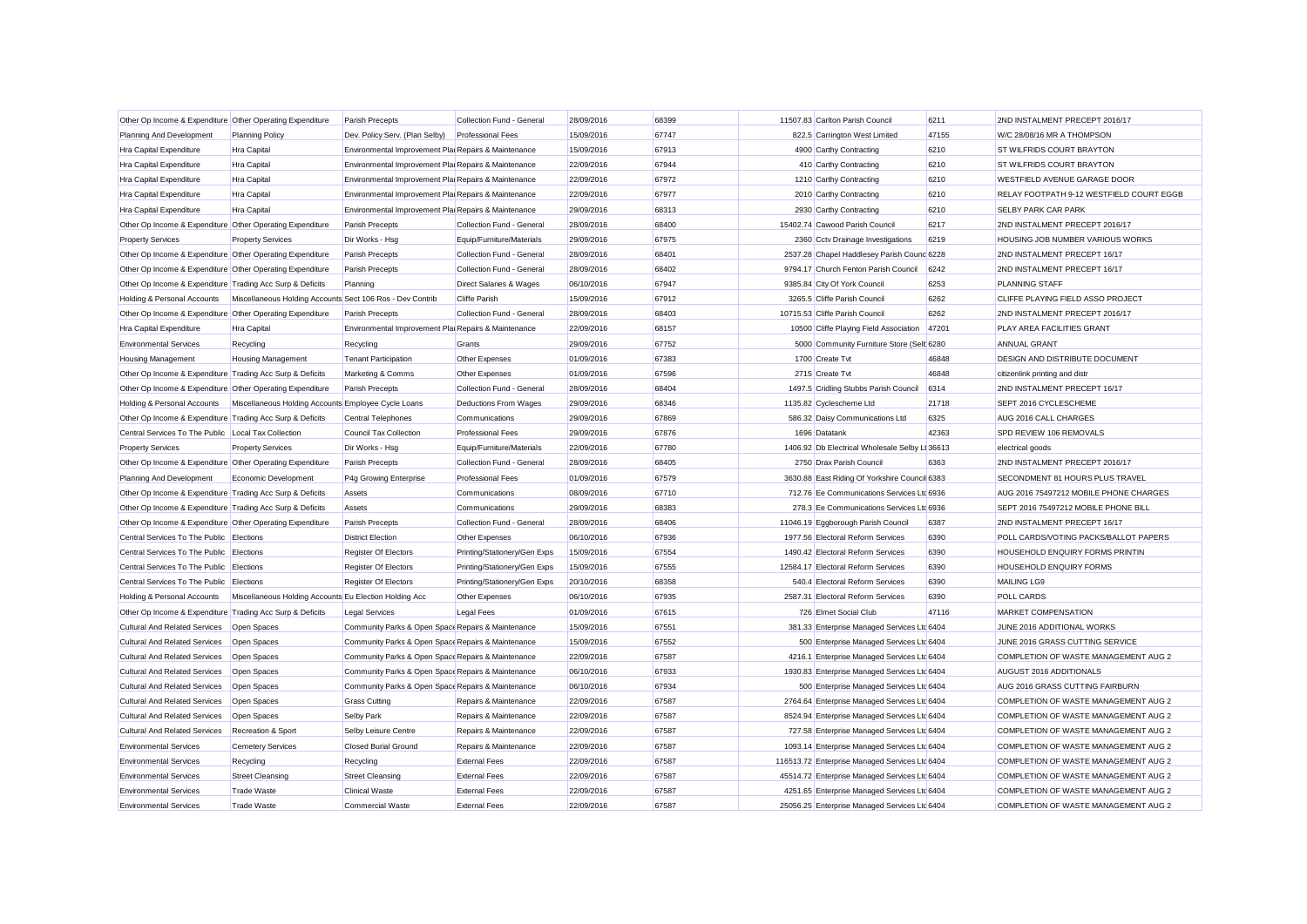| <b>Environmental Services</b>                             | <b>Waste Collection</b>                                | Dom.Wheeled Bins/Sac                              | <b>External Fees</b>                     | 22/09/2016 | 67587 | 21419.69 Enterprise Managed Services Ltd 6404 |       | COMPLETION OF WASTE MANAGEMENT AUG 2     |
|-----------------------------------------------------------|--------------------------------------------------------|---------------------------------------------------|------------------------------------------|------------|-------|-----------------------------------------------|-------|------------------------------------------|
| <b>Environmental Services</b>                             | <b>Waste Collection</b>                                | <b>Refuse Collection General</b>                  | Advertising                              | 22/09/2016 | 67587 | 1610.29 Enterprise Managed Services Ltd 6404  |       | COMPLETION OF WASTE MANAGEMENT AUG 2     |
| <b>Environmental Services</b>                             | <b>Waste Collection</b>                                | <b>Refuse Collection General</b>                  | <b>External Fees</b>                     | 15/09/2016 | 67551 | 10092.32 Enterprise Managed Services Ltd 6404 |       | JUNE 2016 ADDITIONAL WORKS               |
| <b>Environmental Services</b>                             | <b>Waste Collection</b>                                | <b>Refuse Collection General</b>                  | <b>External Fees</b>                     | 22/09/2016 | 67587 | 84341.06 Enterprise Managed Services Ltd 6404 |       | COMPLETION OF WASTE MANAGEMENT AUG 2     |
| <b>Environmental Services</b>                             | <b>Waste Collection</b>                                | Refuse Collection General                         | <b>External Fees</b>                     | 06/10/2016 | 67933 | 12615.4 Enterprise Managed Services Ltc 6404  |       | AUGUST 2016 ADDITIONALS                  |
| Highways, Roads And Transport Parking Services            |                                                        | Car Parks-Other                                   | Repairs & Maintenance                    | 22/09/2016 | 67587 | 269.6 Enterprise Managed Services Ltd 6404    |       | COMPLETION OF WASTE MANAGEMENT AUG 2     |
| <b>Housing Management</b>                                 | <b>Housing Management</b>                              | Estate Man, Costs                                 | Other Expenses                           | 15/09/2016 | 67551 | 250.54 Enterprise Managed Services Ltd 6404   |       | JUNE 2016 ADDITIONAL WORKS               |
| <b>Property Services</b>                                  | <b>Property Services</b>                               | Dir Works - Hsg                                   | Other Expenses                           | 15/09/2016 | 67551 | 2543.52 Enterprise Managed Services Ltd 6404  |       | JUNE 2016 ADDITIONAL WORKS               |
| <b>Special Services</b>                                   | <b>Special Services</b>                                | Grassed Areas & Open Spaces Repairs & Maintenance |                                          | 22/09/2016 | 67587 | 7307.71 Enterprise Managed Services Ltd 6404  |       | COMPLETION OF WASTE MANAGEMENT AUG 2     |
| Other Op Income & Expenditure Other Operating Expenditure |                                                        | Parish Precepts                                   | Collection Fund - General                | 28/09/2016 | 68407 | 7000 Escrick Parish Council                   | 6413  | 2ND INSTALMENT PRECEPT 2016/17           |
| Other Op Income & Expenditure Trading Acc Surp & Deficits |                                                        | Data & System                                     | Computing                                | 06/10/2016 | 67916 | 2627 Esri (Uk) Ltd                            | 6415  | Esri Maintenance Renewal 2016-           |
| Planning And Development                                  | <b>Development Control</b>                             | Development Management                            | <b>Professional Fees</b>                 | 22/09/2016 | 68156 | 2062.1 Eversheds Lip                          | 24688 | PLANNING LAW TRAINING                    |
| Other Op Income & Expenditure Other Operating Expenditure |                                                        | Parish Precepts                                   | Collection Fund - General                | 28/09/2016 | 68408 | 6416.6 Fairburn Parish Council                | 6430  | 2ND INSTALMENT PRECEPT 2016/17           |
| <b>Property Services</b>                                  | <b>Property Services</b>                               | Dir Works - Hsg                                   | Equip/Furniture/Materials                | 08/09/2016 | 67282 | 1505.7 Fairfax Plant Hire                     | 6509  | JULY 2016 STATEMENT                      |
| <b>Property Services</b>                                  | <b>Property Services</b>                               | Dir Works - Hsg                                   | Equip/Furniture/Materials                | 29/09/2016 | 67875 | 1654.19 Fairfax Plant Hire                    | 6509  | AUGUST 2016 STATEMENT                    |
| <b>Housing Management</b>                                 | <b>Housing Management</b>                              | <b>Edgerton Lodge</b>                             | <b>Fixtures &amp; Fittings</b>           | 29/09/2016 | 67899 | 477.43 Firelec Ltd                            | 6447  | RENEWAL SERVICE AGREE EDGERTON LODGE     |
| <b>Housing Management</b>                                 | <b>Housing Management</b>                              | Ousegate Hostel                                   | Repairs & Maintenance                    | 15/09/2016 | 67395 | 458.59 Firelec Ltd                            | 6447  | OUSEGATE LODGE CALL OUT                  |
| <b>Housing Management</b>                                 | <b>Housing Management</b>                              | Ousegate Hostel                                   | Repairs & Maintenance                    | 15/09/2016 | 67397 | 272.18 Firelec Ltd                            | 6447  | OUSEGATE LODGE CALL OUT                  |
| <b>Housing Management</b>                                 | <b>Housing Management</b>                              | Ousegate Hostel                                   | Repairs & Maintenance                    | 15/09/2016 | 67558 | 1400 Firelec Ltd                              | 6447  | Redcare Monitoring                       |
| <b>Environmental Services</b>                             | Regulatory Servics - Eh                                | <b>Food Safety Enforcement</b>                    | Other Expenses                           | 22/09/2016 | 67703 | 4142.16 Friendship Estates Ltd                | 6464  | <b>GREEN WASTE</b>                       |
| Other Op Income & Expenditure Other Operating Expenditure |                                                        | Parish Precepts                                   | Collection Fund - General                | 28/09/2016 | 68409 | 2312 Gateforth Parish Council                 | 6477  | 2ND INSTALMENT PRECEPT 2016/17           |
| Hra Capital Expenditure                                   | <b>Hra Capital</b>                                     | Laurie Backhouse Court                            | Repairs & Maintenance                    | 15/09/2016 | 67967 | 98655.94 George Hurst & Sons Limited          | 47023 | <b>LAURIE BACKHOUSE</b>                  |
| Other Op Income & Expenditure Trading Acc Surp & Deficits |                                                        | Access Selby - Contact Centre                     | Rents                                    | 08/09/2016 | 67701 | 15197 Gyfm Limited                            | 27552 | lease contact centre 29/09/2016-24/12/16 |
| Other Op Income & Expenditure Other Operating Expenditure |                                                        | Parish Precepts                                   | Collection Fund - General                | 28/09/2016 | 68410 | 15917.83 Hambleton Parish Council             | 6519  | 2ND INSTALMENT PRECEPT 2016/17           |
| Other Op Income & Expenditure Trading Acc Surp & Deficits |                                                        | Smt & Core Support                                | <b>Professional Fees</b>                 | 15/09/2016 | 67590 | 1654.2 Hb Hr Consulting Ltd                   | 44794 | RESTRUCTURE TRAVEL AND 3.5 DAYS          |
| <b>Environmental Services</b>                             | Regulatory Servics - Eh                                | <b>Public Conveniences</b>                        | <b>External Fees</b>                     | 22/09/2016 | 67727 | 3695.48 Healthmatic Ltd                       | 6545  | OCT 2016 MAINTENANCE                     |
| Other Op Income & Expenditure Other Operating Expenditure |                                                        | Parish Precepts                                   | Collection Fund - General                | 28/09/2016 | 68412 | 1978.68 Heck Parish Council                   | 6549  | 2ND INSTALMENT PRECEPT 16/17             |
| <b>Housing Management</b>                                 | <b>Housing Management</b>                              | Central Heating-Gas                               | Repairs & Maintenance                    | 15/09/2016 | 67953 | 24481.9 Help-Link Uk Ltd                      | 21887 | INSTALMENT 77 GAS CONTRACT               |
| Hra Capital Expenditure                                   | <b>Hra Capital</b>                                     | <b>Central Heating Systems</b>                    | Repairs & Maintenance                    | 15/09/2016 | 67953 | 24223.82 Help-Link Uk Ltd                     | 21887 | INSTALMENT 77 GAS CONTRACT               |
| Other Op Income & Expenditure Other Operating Expenditure |                                                        | Parish Precepts                                   | Collection Fund - General                | 28/09/2016 | 68413 | 11413.05 Hemingbrough Parish Council          | 6553  | 2ND INSTALMENT PRECEPT 16/17             |
| Other Op Income & Expenditure Trading Acc Surp & Deficits |                                                        | Debt Control                                      | Other Expenses                           | 08/09/2016 | 67698 | 878.99 Henriksen Ltd                          | 6555  | <b>AUGUST BAILIFF FEES</b>               |
| Other Op Income & Expenditure Other Operating Expenditure |                                                        | <b>Parish Precepts</b>                            | Collection Fund - General                | 28/09/2016 | 68414 | 6500 Hensall Parish Council                   | 6557  | 2ND INSTALMENT PRECEPT 16/17             |
| Other Op Income & Expenditure Other Operating Expenditure |                                                        | Parish Precepts                                   | Collection Fund - General                | 28/09/2016 | 68415 | 5981.55 Hillam Parish Council                 | 6563  | 2ND INSTALMENT PRECEPT 16/17             |
| Other Op Income & Expenditure Other Operating Expenditure |                                                        | Parish Precepts                                   | Collection Fund - General                | 28/09/2016 | 68416 | 4722.22 Hirst Courtney Parish Council         | 6566  | 2ND INSTALMENT PRECEPT 16/17             |
| <b>Housing Management</b>                                 | <b>Housing Management</b>                              | <b>Housing Management</b>                         | <b>Legal Fees</b>                        | 01/09/2016 | 67623 | 355 Hmcts                                     | 6571  | Personal Information                     |
| Holding & Personal Accounts                               | <b>Control Accounts</b>                                | <b>Creditors Control</b>                          | Tax Deduct On Contract Paymer 15/09/2016 |            | 67850 | 1865.4 Hm Revenue & Customs                   | 6590  | SEPT 2016 CIS DEDUCTIONS                 |
| Holding & Personal Accounts                               | Miscellaneous Holding Accounts Eu Election Holding Acc |                                                   | Other Expenses                           | 08/09/2016 | 67759 | 11613.75 Hm Revenue & Customs                 | 6590  | august 2016 tax national insurence       |
| Hra Capital Expenditure                                   | Hra Capital                                            | <b>Garage Sites</b>                               | Repairs & Maintenance                    | 15/09/2016 | 67391 | 520 Hobman Doors                              | 6596  | 5 BENEDICT AVENUE SELBY                  |
| Hra Capital Expenditure                                   | <b>Hra Capital</b>                                     | Void Property Repairs                             | Repairs & Maintenance                    | 15/09/2016 | 67937 | 475 Home Maintenance                          | 47112 | 19 CARR STREET SELBY                     |
| <b>Property Services</b>                                  | <b>Property Services</b>                               | Dir Works - Hsg                                   | <b>External Fees</b>                     | 08/09/2016 | 67597 | 500 Home Maintenance                          | 47112 | plastring as per quote to rosie hearn    |
| Planning And Development                                  | Community Development                                  | Southern Cef                                      | Other Expenses                           | 22/09/2016 | 68184 | 570 Horton Housing Support Ltd                | 40191 | CEF GRANT TOWARDS HISTORY MONTH          |
| <b>Property Services</b>                                  | <b>Property Services</b>                               | Dir Works - Hsg                                   | Equip/Furniture/Materials                | 15/09/2016 | 67709 | 7629.96 Howdens Joinery Ltd                   | 21474 | AUGUST 2016 STATEMENT                    |
| Other Op Income & Expenditure Trading Acc Surp & Deficits |                                                        | Access Selby - Contact Centre                     | Repairs & Maintenance                    | 08/09/2016 | 67074 | 391.5 Initial Washroom Solutions              | 6631  | 28/8/16-27/11/16 SANITACT UNIT           |
| <b>Housing Management</b>                                 | <b>Housing Management</b>                              | Ousegate Hostel                                   | Repairs & Maintenance                    | 29/09/2016 | 58138 | 311.77 It Electrical (Yorkshire) Ltd          | 6652  | UNIT 2 OUSGATE LODGE                     |
| Hra Capital Expenditure                                   | <b>Hra Capital</b>                                     | <b>Electrical Rewires</b>                         | Repairs & Maintenance                    | 08/09/2016 | 67411 | 768.29 It Electrical (Yorkshire) Ltd          | 6652  | 42 PRIMROSE GROVE SELBY                  |
| Hra Capital Expenditure                                   | <b>Hra Capital</b>                                     | <b>Electrical Rewires</b>                         | Repairs & Maintenance                    | 08/09/2016 | 67412 | 620.37 It Electrical (Yorkshire) Ltd          | 6652  | 128 FLAXLEY ROAD SELBY                   |
| <b>Hra Capital Expenditure</b>                            | <b>Hra Capital</b>                                     | <b>Electrical Rewires</b>                         | Repairs & Maintenance                    | 08/09/2016 | 67414 | 746.69 It Electrical (Yorkshire) Ltd          | 6652  | 42 PRIMROSE GROVE SELBY                  |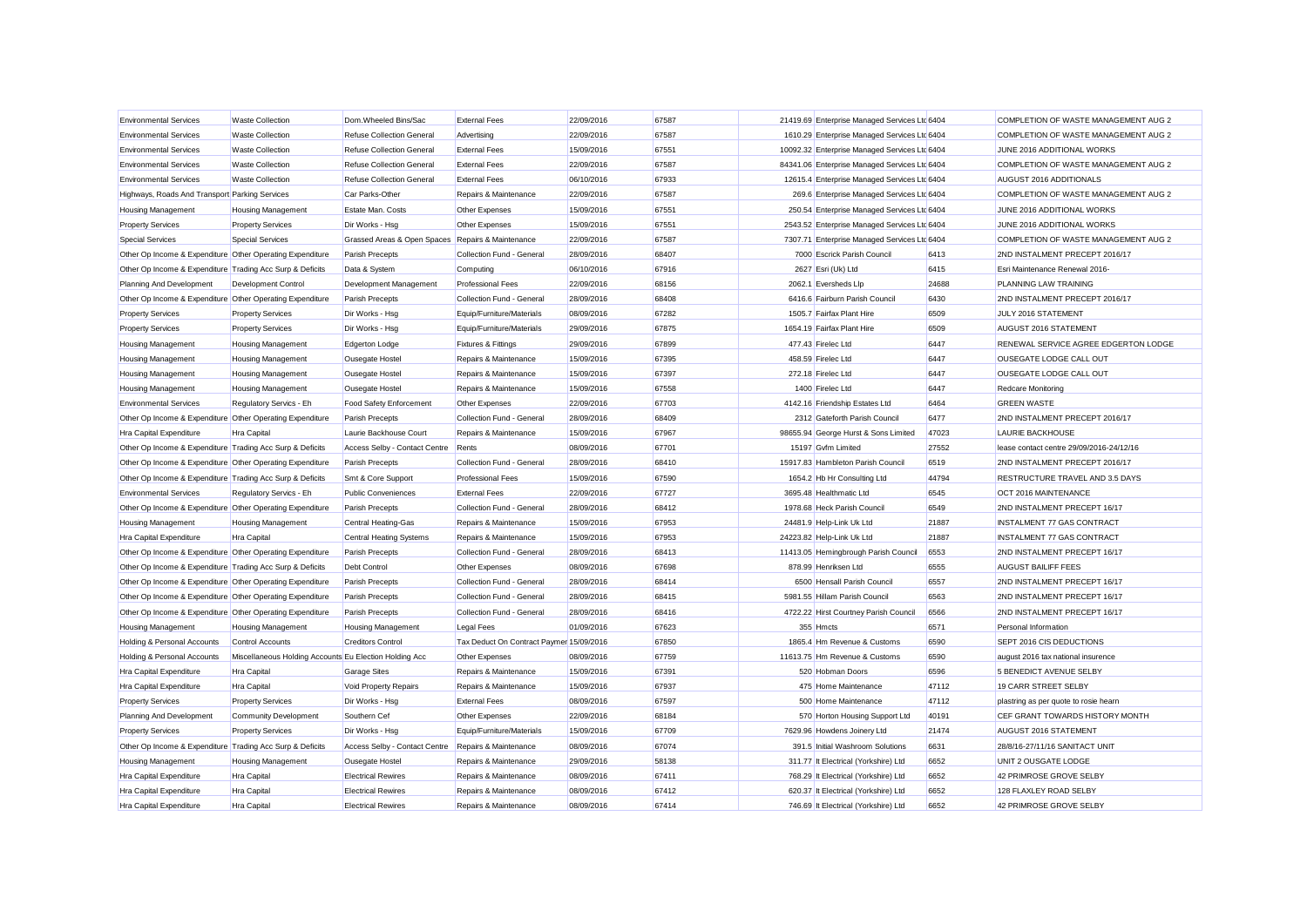| <b>Housing Management</b>                                 | Housing Management        | Estate Man. Costs                | Other Expenses            | 22/09/2016 | 68101 | 1500 J&D Decorating And Property Ma 36796    |         | <b>BONDGATE SELBY</b>                     |
|-----------------------------------------------------------|---------------------------|----------------------------------|---------------------------|------------|-------|----------------------------------------------|---------|-------------------------------------------|
| <b>Housing Management</b>                                 | <b>Housing Management</b> | Estate Man, Costs                | Other Expenses            | 29/09/2016 | 68303 | 400 J&D Decorating And Property Ma 36796     |         | 195 NEW MILLGATE SELBY                    |
| Hra Capital Expenditure                                   | <b>Hra Capital</b>        | Void Property Repairs            | Repairs & Maintenance     | 15/09/2016 | 67336 | 2370 J&D Decorating And Property M: 36796    |         | 128 FLAXLEY ROAD SELBY                    |
| <b>Property Services</b>                                  | <b>Property Services</b>  | Dir Works - Hsg                  | Other Expenses            | 22/09/2016 | 67553 | 750 J&D Decorating And Property Ma 36796     |         | 128 FLAXLEY ROAD SELBY                    |
| Hra Capital Expenditure                                   | <b>Hra Capital</b>        | <b>Bathroom Replacements</b>     | Repairs & Maintenance     | 01/09/2016 | 67593 | 3298.76 Keepmoat Regeneration Limited 43184  |         | BATHROOM REPLACEMENT PROGRAMME            |
| Hra Capital Expenditure                                   | <b>Hra Capital</b>        | <b>External Cyclical Repairs</b> | Repairs & Maintenance     | 01/09/2016 | 67594 | 23396.64 Keepmoat Regeneration Limited 43184 |         | DOOR REPAIR PROGRAMME                     |
| Hra Capital Expenditure                                   | Hra Capital               | <b>External Cyclical Repairs</b> | Repairs & Maintenance     | 15/09/2016 | 67951 | 26791.43 Keepmoat Regeneration Limited 43184 |         | INSTALMENT 16 PRE-PAINT PROGRAMME         |
| Hra Capital Expenditure                                   | Hra Capital               | Kitchens - Decent Homes          | Repairs & Maintenance     | 01/09/2016 | 67592 | 65449.38 Keepmoat Regeneration Limited 43184 |         | PHASE 3 KITCHEN RENEWALS                  |
| <b>Hra Capital Expenditure</b>                            | <b>Hra Capital</b>        | Kitchens - Decent Homes          | Repairs & Maintenance     | 15/09/2016 | 67952 | 73530.37 Keepmoat Regeneration Limited 43184 |         | <b>INSTALMENT 2 KITCHEN REPLACEMENT</b>   |
| <b>Hra Capital Expenditure</b>                            | <b>Hra Capital</b>        | Void Property Repairs            | Repairs & Maintenance     | 15/09/2016 | 67968 | 13238.5 Keepmoat Regeneration Limited 43184  |         | 5 EVERLSYE AVENUE ROOF                    |
| <b>Housing General Fund</b>                               | Homelessness              | Homeless Persons                 | Other Expenses            | 08/09/2016 | 67781 | 500 Personal Information                     | 47157   | CLIENT RENT A/C TO CLEAR RENT ARRERS      |
| Other Op Income & Expenditure Other Operating Expenditure |                           | Parish Precepts                  | Collection Fund - General | 28/09/2016 | 68418 | 2224.5 Kelfield Parish Council               | 6688    | 2ND INSTALMENT PRECEPT 16/17              |
| Other Op Income & Expenditure Other Operating Expenditure |                           | Parish Precepts                  | Collection Fund - General | 28/09/2016 | 68419 | 8479.24 Kellington Parish Council            | 6689    | 2ND INSTALMENT PRECEPT 16/17              |
| Other Op Income & Expenditure Other Operating Expenditure |                           | <b>Parish Precepts</b>           | Collection Fund - General | 28/09/2016 | 68420 | 4000 Kirk Smeaton Parish Council             | 6703    | 2ND INSTALMENT PRECPT 16/17               |
| <b>Hra Capital Expenditure</b>                            | <b>Hra Capital</b>        | Void Property Repairs            | Repairs & Maintenance     | 22/09/2016 | 67728 | 350 Kml Flooring Services                    | 6704    | 20 PARKIN AVENUE SELBY                    |
| <b>Property Services</b>                                  | <b>Property Services</b>  | Dir Works - Hsg                  | <b>External Fees</b>      | 15/09/2016 | 67339 | 350 Kml Flooring Services                    | 6704    | 16 ST WILFRIDS CLOSE BRAYTON              |
| <b>Property Services</b>                                  | <b>Property Services</b>  | Dir Works - Hsg                  | <b>External Fees</b>      | 29/09/2016 | 67746 | 350 Kml Flooring Services                    | 6704    | 24 PARKIN AVENUE SELBY                    |
| <b>Property Services</b>                                  | <b>Property Services</b>  | Dir Works - Hsg                  | <b>External Fees</b>      | 13/10/2016 | 68147 | 270 Kml Flooring Services                    | 6704    | 73 ASHTREE WALK TADCASTER                 |
| <b>Housing Management</b>                                 | <b>Housing Management</b> | <b>Housing Management</b>        | <b>Legal Fees</b>         | 23/09/2016 | 3157  | 446 Liberata Uk Ltd                          | 36656   | AUG 2016 PCOL CLAIMS                      |
| Other Op Income & Expenditure Other Operating Expenditure |                           | <b>Parish Precepts</b>           | Collection Fund - General | 28/09/2016 | 68421 | 1500 Little Smeaton Parish Council           | 43987   | 2ND INSTALMENT PRECEPT 16/17              |
| Other Op Income & Expenditure Other Operating Expenditure |                           | Parish Precepts                  | Collection Fund - General | 28/09/2016 | 68422 | 475 Long Drax Parish Council                 | 6778    | 2ND INSTALMENT PRECEPT 2016/17            |
| Planning And Development                                  | Development Control       | Development Management           | <b>Professional Fees</b>  | 29/09/2016 | 68135 | 1420.8 Matchtech                             | 43334   | Personal Information                      |
| Planning And Development                                  | Development Control       | Development Management           | <b>Professional Fees</b>  | 29/09/2016 | 68136 | 1228.8 Matchtech                             | 43334   | Personal Information                      |
| Planning And Development                                  | Development Control       | Development Management           | <b>Professional Fees</b>  | 29/09/2016 | 68137 | 1420.8 Matchtech                             | 43334   | Personal Information                      |
| Highways, Roads And Transport Parking Services            |                           | Car Parks Enforcement            | Equip/Furniture/Materials | 22/09/2016 | 67717 | 1526.76 Metric Group Ltd                     | 6815    | CONTRACT INVOICE FOR CAR PARKS            |
| <b>Hra Capital Expenditure</b>                            | <b>Hra Capital</b>        | <b>Void Property Repairs</b>     | Repairs & Maintenance     | 15/09/2016 | 67543 | 605.5 Michael Walsh (Plasterers) Ltd         | 7419    | 195 NEW MILLGATE SELBY                    |
| Hra Capital Expenditure                                   | Hra Capital               | Void Property Repairs            | Repairs & Maintenance     | 15/09/2016 | 67549 | 317 Michael Walsh (Plasterers) Ltd 7419      |         | 195 NEW MILLGATE SELBY                    |
| Hra Capital Expenditure                                   | <b>Hra Capital</b>        | <b>Void Property Repairs</b>     | Repairs & Maintenance     | 06/10/2016 | 68092 | 548.45 Michael Walsh (Plasterers) Ltd 7419   |         | 57B WEST ACRES BYRAM                      |
| <b>Hra Capital Expenditure</b>                            | <b>Hra Capital</b>        | <b>Void Property Repairs</b>     | Repairs & Maintenance     | 06/10/2016 | 68097 | 1488.6 Michael Walsh (Plasterers) Ltd 7419   |         | 2 LOWGATE BALNE                           |
| <b>Property Services</b>                                  | <b>Property Services</b>  | Dir Works - Hsg                  | <b>External Fees</b>      | 15/09/2016 | 67544 | 396 Michael Walsh (Plasterers) Ltd 7419      |         | <b>6 ROSEMARY COURT TADCASTER</b>         |
| <b>Property Services</b>                                  | <b>Property Services</b>  | Dir Works - Hsg                  | <b>External Fees</b>      | 15/09/2016 | 67545 | 426 Michael Walsh (Plasterers) Ltd 7419      |         | 15 BEECHWOOD GLADE                        |
| <b>Property Services</b>                                  | <b>Property Services</b>  | Dir Works - Hsg                  | <b>External Fees</b>      | 15/09/2016 | 67546 | 716 Michael Walsh (Plasterers) Ltd 7419      |         | 34 HIGHFIELD VILLAS                       |
| <b>Property Services</b>                                  | <b>Property Services</b>  | Dir Works - Hsg                  | <b>External Fees</b>      | 29/09/2016 | 67896 | 379 Michael Walsh (Plasterers) Ltd 7419      |         | 14 BENEDICT AVENUE SELBY                  |
| <b>Property Services</b>                                  | <b>Property Services</b>  | Dir Works - Hsg                  | <b>External Fees</b>      | 29/09/2016 | 67897 | 379.5 Michael Walsh (Plasterers) Ltd 7419    |         | 44 MIRKHILL ROAD SELBY                    |
| <b>Property Services</b>                                  | <b>Property Services</b>  | Dir Works - Hsg                  | <b>External Fees</b>      | 06/10/2016 | 68095 | 263 Michael Walsh (Plasterers) Ltd 7419      |         | 68 MANOR GARTH KELLINGTON                 |
| <b>Property Services</b>                                  | <b>Property Services</b>  | Dir Works - Hsg                  | <b>External Fees</b>      | 06/10/2016 | 68096 | 293.7 Michael Walsh (Plasterers) Ltd 7419    |         | 33 FAIRFIELD FAIRBURN                     |
| <b>Property Services</b>                                  | <b>Property Services</b>  | Dir Works - Hsg                  | Other Expenses            | 06/10/2016 | 68093 | 380.5 Michael Walsh (Plasterers) Ltd 7419    |         | 10 BEECH GROVE BURTON SALMON              |
| Other Op Income & Expenditure Trading Acc Surp & Deficits |                           | <b>Legal Services</b>            | <b>Legal Fees</b>         | 22/09/2016 | 67900 | 450 Miss Ayesha Smart                        | 46559   | SDC V DEREK ARNOLD GARY & CHRISTINE SCAIF |
| <b>Housing General Fund</b>                               | Housing Benefits Payments | <b>Rent Allowances</b>           | <b>Housing Benefits</b>   | 23/09/2016 | 3156  | 297.11 Personal Information                  | 117881P | ORIGINAL PAYMENT BOUNCED BACK TO AC       |
| <b>Environmental Services</b>                             | Regulatory Servics - Eh   | Pest Control                     | <b>External Fees</b>      | 13/10/2016 | 68197 | 1318.58 M J Backhouse                        | 6097    | SEPT 2016 PEST CONTROL                    |
| <b>Property Services</b>                                  | <b>Property Services</b>  | Dir Works - Hsg                  | Equip/Furniture/Materials | 22/09/2016 | 67872 | 1342.31 Mkm Building Supplies Ltd            | 21210   | AUG 2016 STATEMENT                        |
| Other Op Income & Expenditure Other Operating Expenditure |                           | Parish Precepts                  | Collection Fund - General | 28/09/2016 | 68423 | 9500 Monk Fryston Parish Council             | 6829    | 2ND INSTALMENT PRECEPT 2016/17            |
| <b>Housing Management</b>                                 | Housing Management        | Central Heating-Gas              | <b>Professional Fees</b>  | 20/10/2016 | 68315 | 641.52 Morgan Lambert Ltd                    | 6835    | THIRD PARTY QUALITY AUDITS                |
| Planning And Development                                  | Development Control       | <b>Planning Inquiries</b>        | Equip/Furniture/Materials | 22/09/2016 | 68188 | 750 Mr Alan Evans                            | 26410   | 16/09/16 TADCASTER BRIDGE                 |
| <b>Housing General Fund</b>                               | Homelessness              | Homeless Persons                 | Other Expenses            | 29/09/2016 | 68331 | 500 Personal Information                     | 47228   | 49 VOLTA STREET LEIU OF BGS               |
| <b>Special Services</b>                                   | Special Services          | <b>Community Centres</b>         | Other Expenses            | 22/09/2016 | 67688 | 480 Personal Information                     | 34407   | TAXI FARE FROM MANOR GARTH TO KELLINGTON  |
| <b>Housing General Fund</b>                               | Homelessness              | <b>Homeless Persons</b>          | Other Expenses            | 29/09/2016 | 68332 | 440 Personal Information                     | 47229   | 5 THE NOOK SELBY LIFU OF BGS              |
|                                                           |                           |                                  |                           |            |       |                                              |         |                                           |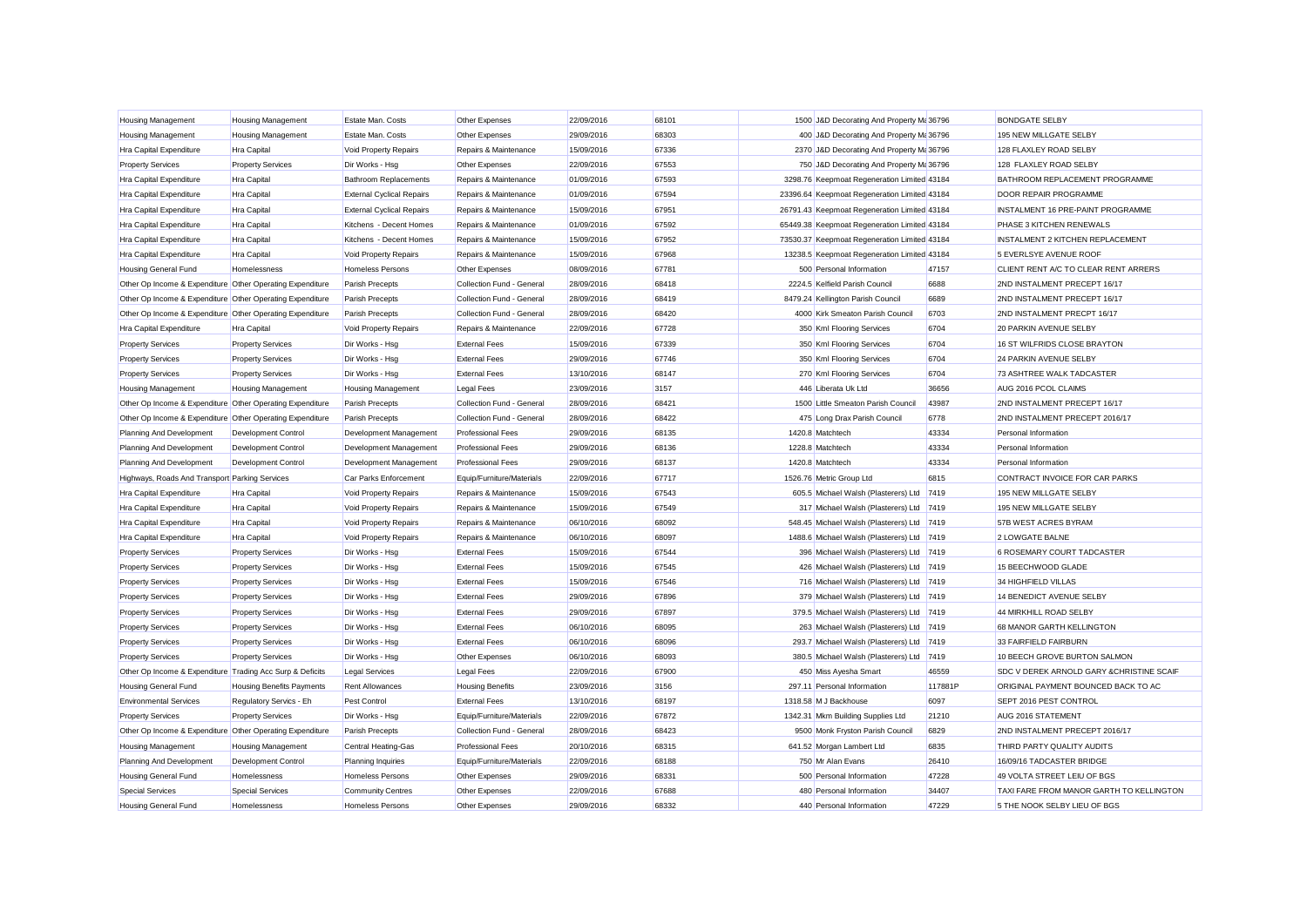| Housing General Fund                                      | Homelessness                                                                           | Homeless Persons                                     | Other Expenses                     | 29/09/2016 | 68309 | 500 Personal Information                        | 47222 | Personal Information                           |
|-----------------------------------------------------------|----------------------------------------------------------------------------------------|------------------------------------------------------|------------------------------------|------------|-------|-------------------------------------------------|-------|------------------------------------------------|
| Corporate And Democratic Core Corporate Management        |                                                                                        | Customer & Community Project Other Expenses          |                                    | 15/09/2016 | 67612 | 1890 Mrs K Frost                                | 45524 | <b>CONSULTANCY FEES</b>                        |
| Corporate And Democratic Core Corporate Management        |                                                                                        | Customer & Community Project Other Expenses          |                                    | 15/09/2016 | 67998 | 2430 Mrs K Frost                                | 45524 | consultancy fees                               |
| Planning And Development                                  | Development Control                                                                    | Development Management                               | Misc Income                        | 01/09/2016 | 67575 | 385 Personal Information                        | 47109 | PLANNING REFUND FOR 2015/0995/FUL              |
| Central Services To The Public Local Tax Collection       |                                                                                        | <b>Council Tax Collection</b>                        | Computing                          | 13/10/2016 | 68169 | 473.01 Neopost Ltd                              | 6867  | 25/10/16-24/01/17 STATION SYSTEM               |
| Other Op Income & Expenditure Trading Acc Surp & Deficits |                                                                                        | Ict                                                  | Computing                          | 08/09/2016 | 66679 | 4829.5 Netcentrix                               | 26614 | <b>HP Data Protector</b>                       |
| Other Op Income & Expenditure Other Operating Expenditure |                                                                                        | Parish Precepts                                      | Collection Fund - General          | 28/09/2016 | 68424 | 1250 Newland Parish Council                     | 31679 | 2ND INSTALMENT PRECEPT 2016/17                 |
| Other Op Income & Expenditure Other Operating Expenditure |                                                                                        | <b>Parish Precepts</b>                               | Collection Fund - General          | 28/09/2016 | 68425 | 1260 Newton Kyme Cum Toulston Pa 6874           |       | 2ND INSTALMENT PRECEPT 2016/17                 |
| Other Op Income & Expenditure Other Operating Expenditure |                                                                                        | <b>Parish Precepts</b>                               | Collection Fund - General          | 28/09/2016 | 68426 | 8000 North Duffield Parish Council              | 6884  | 2ND INSTALMENT PRECEPT 2016/17                 |
| Holding & Personal Accounts                               | Miscellaneous Holding Accounts Eu Election Holding Acc                                 |                                                      | Other Expenses                     | 15/09/2016 | 67385 | 260 North Duffield Village Hall                 | 6883  | HIRE OF HALL FOR EU REFERENDUM                 |
| <b>Gf Capital Expenditure</b>                             | <b>General Fund Capital</b>                                                            | Ict - Capital Projects                               | Computing                          | 22/09/2016 | 67320 | 2375 Northgate Public Services Uk Ltd 26165     |       | Restyle the Internet Payment P                 |
| Other Op Income & Expenditure Trading Acc Surp & Deficits |                                                                                        | Data & System                                        | Computing                          | 06/10/2016 | 68185 | 514.32 Northgate Public Services Uk Ltd 26165   |       | PARIS Browser Card Payments an                 |
| <b>Environmental Services</b>                             | <b>Climate Change Costs</b>                                                            | P4g Green Energy                                     | <b>Professional Fees</b>           | 08/09/2016 | 67284 | 3538.82 Northumberland County Council 47086     |       | ACCESS TO LAND BASED SOLAR PANEL INSTALL       |
| Planning And Development                                  | <b>Building Control</b>                                                                | Bldg Control Fee Gen Service                         | <b>External Fees</b>               | 15/09/2016 | 67870 | 14999.75 North Yorkshire Building Control 34318 |       | <b>BUILDING CONTROL MANAGEMENT FEE</b>         |
| Planning And Development                                  | <b>Building Control</b>                                                                | Bldg Control Fee Gen Service                         | <b>External Fees</b>               | 15/09/2016 | 67871 | 14999.75 North Yorkshire Building Control 34318 |       | BUILDING CONTROL MANAGEMENT FEE                |
| Corporate And Democratic Core Corporate Management        |                                                                                        | Customer & Community Project Other Expenses          |                                    | 22/09/2016 | 68151 | 41881 North Yorkshire County Council 6902       |       | BT CUST & COMM PROGRAMME                       |
| <b>Environmental Services</b>                             | <b>Trade Waste</b>                                                                     | <b>Commercial Waste</b>                              | <b>External Fees</b>               | 22/09/2016 | 68189 | 12307.42 North Yorkshire County Council 6902    |       | JULY 2016 COMMERCIAL WASTE                     |
| Holding & Personal Accounts                               | Miscellaneous Holding Accounts C. Tax Payers Coll Fund Acc                             |                                                      | Nycc Precept                       | 29/09/2016 | 68520 | 3135656 North Yorkshire County Council 32208    |       | 04/10/16 PRECEPT INSTALMENT                    |
| Holding & Personal Accounts                               | Miscellaneous Holding Accounts Nndr Payers Coll Fund (Old)                             |                                                      | Nndr Pool Contribution             | 15/09/2016 | 67852 | 181401 North Yorkshire County Council 32208     |       | 19/09/16 RETAINED BUSINESS RATES               |
| <b>Holding &amp; Personal Accounts</b>                    | Miscellaneous Holding Accounts Sect 106 Educate - Dev Contrib Sherburn In Elmet Parish |                                                      |                                    | 29/09/2016 | 68516 | 135960 North Yorkshire County Council 31845     |       | CAOUSEL WALK AND FAIRFIELD LINK SHERBURN       |
| Holding & Personal Accounts                               | Miscellaneous Holding Accounts Sect 106 Educate - Dev Contrib Thorpe Willoughby Parish |                                                      |                                    | 29/09/2016 | 68517 | 96391.75 North Yorkshire County Council 31845   |       | SECONDARY EDUCATION CONTRIBUTION               |
| Holding & Personal Accounts                               | Miscellaneous Holding Accounts Sect 106 Educate - Dev Contrib Thorpe Willoughby Parish |                                                      |                                    | 29/09/2016 | 68518 | 125763 North Yorkshire County Council 31845     |       | WHITE HOUSE FARM LEEDS ROAD                    |
| <b>Housing Management</b>                                 | <b>Housing Management</b>                                                              | <b>Tenant Participation</b>                          | Other Expenses                     | 15/09/2016 | 67716 | 490 North Yorkshire County Council 44351        |       | Design Housing Annual Report O                 |
| Other Op Income & Expenditure Trading Acc Surp & Deficits |                                                                                        | As Management Team                                   | Pension Costs                      | 08/09/2016 | 67326 | 64736.72 North Yorkshire County Council 6902    |       | Q1 2016/17 NYPF EARLY RETIREMENT RECHARG       |
| Other Op Income & Expenditure Trading Acc Surp & Deficits |                                                                                        | <b>Civic Centre</b>                                  | <b>External Fees</b>               | 08/09/2016 | 62804 | 2415.86 North Yorkshire County Council 6902     |       | <b>HIGHWAYS DEPO</b>                           |
| Other Op Income & Expenditure Trading Acc Surp & Deficits |                                                                                        | Human Resources Tu                                   | <b>Professional Fees</b>           | 29/09/2016 | 67901 | 350 North Yorkshire County Council 6902         |       | HEALTH AND WELLBEING SERVICE                   |
| Other Op Income & Expenditure Trading Acc Surp & Deficits |                                                                                        | Human Resources Tu                                   | <b>Staff Recruitment</b>           | 29/09/2016 | 67901 | 2615 North Yorkshire County Council 6902        |       | HEALTH AND WELLBEING SERVICE                   |
| Other Op Income & Expenditure Trading Acc Surp & Deficits |                                                                                        | Ict                                                  | Partnership Arrangements           | 29/09/2016 | 67878 | 73562 North Yorkshire County Council 6902       |       | ICT 16/17 Q1 Q2 STAFFING AND SUPPORT COS       |
| Other Op Income & Expenditure Trading Acc Surp & Deficits |                                                                                        | <b>Legal Services</b>                                | <b>Direct Salaries &amp; Wages</b> | 22/09/2016 | 67877 | 7932 North Yorkshire County Council 6902        |       | Personal Information                           |
| Other Op Income & Expenditure Trading Acc Surp & Deficits |                                                                                        | Marketing & Comms                                    | Other Expenses                     | 22/09/2016 | 67859 | 490 North Yorkshire County Council 6902         |       | Citizenlink design                             |
| Other Op Income & Expenditure Trading Acc Surp & Deficits |                                                                                        | Marketing & Comms                                    | Other Expenses                     | 29/09/2016 | 66544 | 1890 North Yorkshire County Council 6902        |       | Annual Report design                           |
| Planning And Development                                  | Economic Development                                                                   | <b>Prospect Centre Gr</b>                            | Partnership Arrangements           | 08/09/2016 | 67712 | 8424.9 North Yorkshire County Council 6902      |       | INDUSTRIAL UNITS ALLOCATION TO PARTNERS        |
| Planning And Development                                  | Economic Development                                                                   | Swordfish W Gr Rent                                  | Partnership Arrangements           | 08/09/2016 | 67712 | 33099.96 North Yorkshire County Council 6902    |       | <b>INDUSTRIAL UNITS ALLOCATION TO PARTNERS</b> |
| Planning And Development                                  | Economic Development                                                                   | The Vivars Gr                                        | Partnership Arrangements           | 08/09/2016 | 67712 | 6318.99 North Yorkshire County Council 6902     |       | INDUSTRIAL UNITS ALLOCATION TO PARTNERS        |
| <b>Holding &amp; Personal Accounts</b>                    | Miscellaneous Holding Accounts C. Tax Payers Coll Fund Acc                             |                                                      | Nyfra Precept                      | 29/09/2016 | 68521 | 180590 North Yorkshire Fire & Rescue            | 32207 | 04/10/16 PRECEPT INSTALMENT                    |
| Holding & Personal Accounts                               | Miscellaneous Holding Accounts Nndr Payers Coll Fund (Old)                             |                                                      | Nndr Pool Contribution             | 15/09/2016 | 67851 | 20156 North Yorkshire Fire & Rescue             | 32207 | 19/09/16 RETAINED BUSINESS RATES               |
| <b>Holding &amp; Personal Accounts</b>                    | Miscellaneous Holding Accounts C. Tax Payers Coll Fund Acc                             |                                                      | Nypa Precept                       | 29/09/2016 | 68522 | 594860 North Yorkshire Pcc                      | 32209 | 04/10/16 PRECEPT INSTALMENT                    |
| Other Op Income & Expenditure Trading Acc Surp & Deficits |                                                                                        | Access Selby - Contact Centre                        | <b>Energy Costs</b>                | 22/09/2016 | 68110 | 561.93 Npower Ltd                               | 6917  | 1/8/16-31/8/16 MARKET CROSS SELBY              |
| Planning And Development                                  | Economic Development                                                                   | The Vivars Mr                                        | <b>Energy Costs</b>                | 08/09/2016 | 67602 | 1330.98 Npower Ltd                              | 6917  | COMMUNAL AREA THE VIVARS SELBY                 |
| <b>Special Services</b>                                   | <b>Special Services</b>                                                                | <b>Community Centres</b>                             | <b>Energy Costs</b>                | 29/09/2016 | 68103 | 302.95 Npower Ltd                               | 6917  | 1/8/16-31/8/16 ST WILFRIDS COURT               |
| <b>Special Services</b>                                   | <b>Special Services</b>                                                                | <b>Community Centres</b>                             | <b>Energy Costs</b>                | 29/09/2016 | 68104 | 929.13 Noower Ltd                               | 6917  | 1/6/16-31/8/16 ANNE SHARPE CENTRE              |
| <b>Special Services</b>                                   | <b>Special Services</b>                                                                | <b>Community Centres</b>                             | <b>Energy Costs</b>                | 29/09/2016 | 68105 | 2250.23 Npower Ltd                              | 6917  | 1/6/16-31/8/16 LAURIE BACKHOUSE COURT          |
| <b>Special Services</b>                                   | <b>Special Services</b>                                                                | <b>Community Centres</b>                             | <b>Energy Costs</b>                | 29/09/2016 | 68109 | 488.81 Npower Ltd                               | 6917  | 1/6/16-31/8/16 CALCARIA HOUSE                  |
| <b>Environmental Services</b>                             | Regulatory Servics - Eh                                                                | Food Safety Enforcement                              | Other Expenses                     | 08/09/2016 | 67704 | 1060 N S Redfern                                | 31130 | <b>FOOD INSPECTIONS</b>                        |
| <b>Hra Capital Expenditure</b>                            | <b>Hra Capital</b>                                                                     | <b>Central Heating Systems</b>                       | Repairs & Maintenance              | 08/09/2016 | 67783 | 1790.65 Owan Ltd                                | 6943  | SURVEYING SERVICE FOR HOMES                    |
| <b>Hra Capital Expenditure</b>                            | <b>Hra Capital</b>                                                                     | Harold Mills Court Comm Centre Repairs & Maintenance |                                    | 08/09/2016 | 67783 | 303.5 Owan Ltd                                  | 6943  | SURVEYING SERVICE FOR HOMES                    |
| <b>Hra Capital Expenditure</b>                            | <b>Hra Capital</b>                                                                     | Housing Development Schemes External Fees            |                                    | 08/09/2016 | 67782 | 1190 Owan Ltd                                   | 6943  | DEMOLITION OF BPR FLATS                        |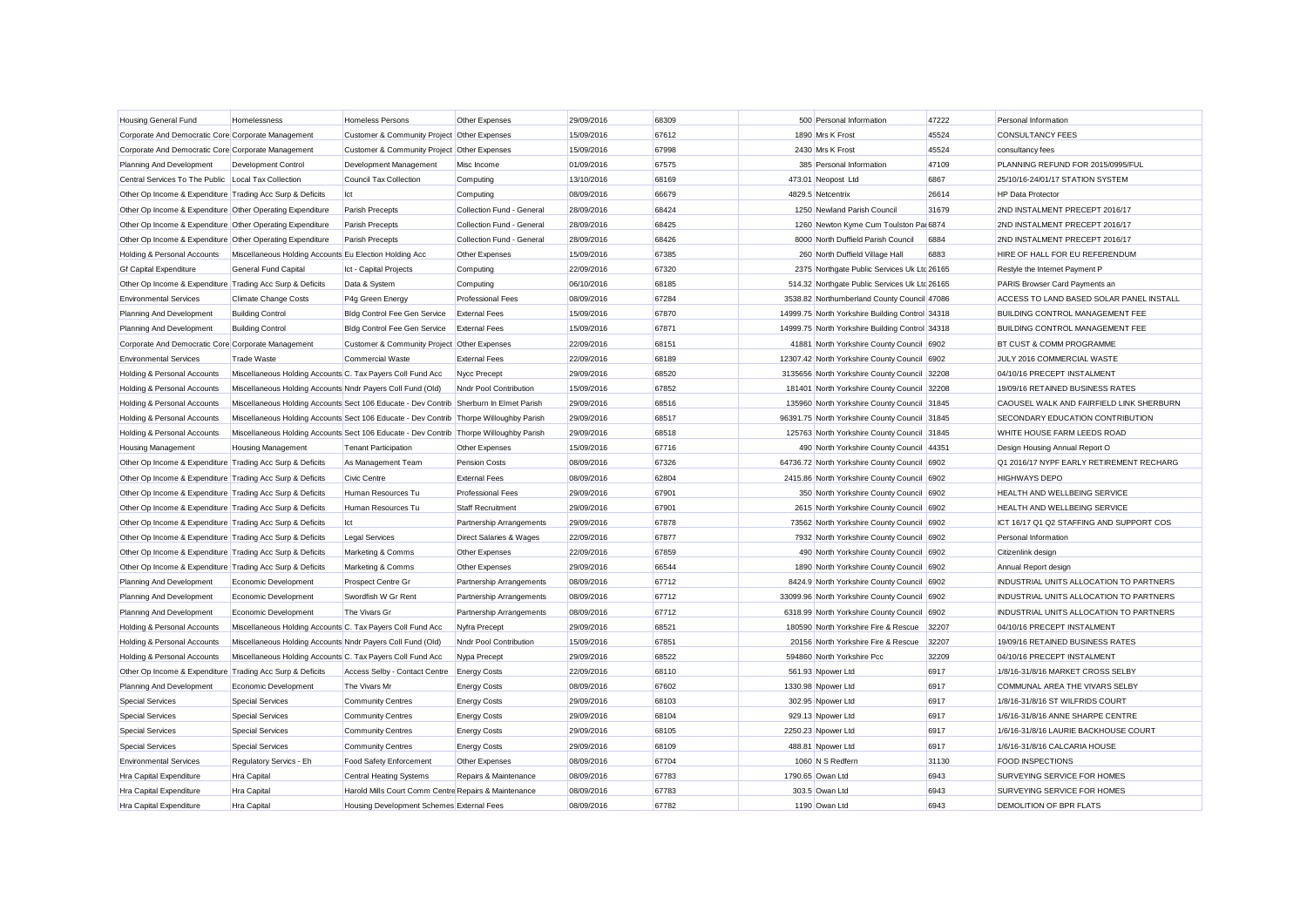| Hra Capital Expenditure                                   | <b>Hra Capital</b>                                          | Kitchens - Decent Homes                              | Repairs & Maintenance     | 08/09/2016 | 67783 | 546.3 Owan Ltd                             | 6943  | SURVEYING SERVICE FOR HOMES             |
|-----------------------------------------------------------|-------------------------------------------------------------|------------------------------------------------------|---------------------------|------------|-------|--------------------------------------------|-------|-----------------------------------------|
| <b>Gf Capital Expenditure</b>                             | <b>General Fund Capital</b>                                 | <b>Car Park Ticket Machines</b>                      | Repairs & Maintenance     | 22/09/2016 | 67580 | 29502 Parkeon Ltd                          | 43317 | 9 x Strada Evo pay & display m          |
| <b>Gf Capital Expenditure</b>                             | <b>General Fund Capital</b>                                 | Car Park Ticket Machines                             | Repairs & Maintenance     | 22/09/2016 | 67714 | 1365 Parkeon Ltd                           | 43317 | Product support as per quote P          |
| Highways, Roads And Transport Parking Services            |                                                             | Car Parks Pay & Dis.                                 | Repairs & Maintenance     | 06/10/2016 | 67969 | 638 Parkeon Ltd                            | 43317 | £1 COIN UPGRADE AS PER QUOTE            |
| Hra Capital Expenditure                                   | Hra Capital                                                 | Environmental Improvement Plai Repairs & Maintenance |                           | 15/09/2016 | 55769 | 1154 Paul Harrison                         | 6531  | KELCBAR CLOSE TADCASTER                 |
| Hra Capital Expenditure                                   | <b>Hra Capital</b>                                          | <b>Garage Sites</b>                                  | Repairs & Maintenance     | 08/09/2016 | 67337 | 265 Paul Harrison                          | 6531  | 4 GARAGE HODGE LANE KIRK SMEATON        |
| <b>Property Services</b>                                  | <b>Property Services</b>                                    | Dir Works - Hsg                                      | <b>External Fees</b>      | 08/09/2016 | 67338 | 685 Paul Harrison                          | 6531  | 37 DIXON GARDENS SELBY                  |
| Housing General Fund                                      | Homelessness                                                | Homeless Persons                                     | Other Expenses            | 29/09/2016 | 68311 | 1500 Peter Lally & Associates              | 38017 | 5/9/16-4/9/17 HOMELESSNESS DATABASE     |
| <b>Property Services</b>                                  | <b>Property Services</b>                                    | Dir Works - Hsg                                      | <b>External Fees</b>      | 08/09/2016 | 67327 | 2883.75 Prism Medical Uk                   | 41970 | 139 FLAXLEY ROAD SELBY YO8 4XG          |
| <b>Property Services</b>                                  | <b>Property Services</b>                                    | Dir Works - Hsg                                      | <b>External Fees</b>      | 22/09/2016 | 67744 | 307 Prism Medical Uk                       | 41970 | 118 PETRE AVENUE SELBY                  |
| Hra Capital Expenditure                                   | Hra Capital                                                 | <b>Central Heating Systems</b>                       | Repairs & Maintenance     | 29/09/2016 | 68325 | 2991.06 Pts Plumbing Trade Supplies        | 34513 | <b>HEATING SCHEME 1</b>                 |
| Hra Capital Expenditure                                   | Hra Capital                                                 | <b>Central Heating Systems</b>                       | Repairs & Maintenance     | 29/09/2016 | 68326 | 4864.02 Pts Plumbing Trade Supplies        | 34513 | <b>HEATING SCHEME 1</b>                 |
| Hra Capital Expenditure                                   | <b>Hra Capital</b>                                          | <b>Central Heating Systems</b>                       | Repairs & Maintenance     | 29/09/2016 | 68327 | 1024 Pts Plumbing Trade Supplies           | 34513 | <b>HEATING SCHEME 1</b>                 |
| Hra Capital Expenditure                                   | Hra Capital                                                 | <b>Central Heating Systems</b>                       | Repairs & Maintenance     | 29/09/2016 | 68328 | 7469.02 Pts Plumbing Trade Supplies        | 34513 | <b>HEATING SCHEME 1</b>                 |
| Hra Other                                                 | Financing & Invest Inc & Exp                                | External Interest Payable                            | Other Expenses            | 29/09/2016 | 3171  | 879077.5 Public Works Loan Board           | 7017  | 500524-500535 INTEREST                  |
| Hra Other                                                 | Financing & Invest Inc & Exp                                | <b>External Interest Payable</b>                     | Other Expenses            | 29/09/2016 | 3172  | 41875 Public Works Loan Board              | 7017  | 478159 INTEREST                         |
| <b>Special Services</b>                                   | <b>Special Services</b>                                     | <b>Pumping Stations</b>                              | Repairs & Maintenance     | 08/09/2016 | 66305 | 315 R A Dalton                             | 6326  | <b>AIRE VIEW</b>                        |
| <b>Special Services</b>                                   | <b>Special Services</b>                                     | <b>Pumping Stations</b>                              | Repairs & Maintenance     | 06/10/2016 | 67927 | 290 R A Dalton                             | 6326  | ROE LANE WF11 9LP DE SLUDGING           |
| <b>Special Services</b>                                   | <b>Special Services</b>                                     | <b>Pumping Stations</b>                              | Repairs & Maintenance     | 06/10/2016 | 67949 | 430 R A Dalton                             | 6326  | 8 PARK LANE                             |
| <b>Special Services</b>                                   | <b>Special Services</b>                                     | <b>Pumping Stations</b>                              | Repairs & Maintenance     | 06/10/2016 | 68144 | 920 R A Dalton                             | 6326  | MILL LANE RYTHER                        |
| Other Op Income & Expenditure Trading Acc Surp & Deficits |                                                             | Ict                                                  | <b>Professional Fees</b>  | 22/09/2016 | 67686 | 916.75 Razorblue Ltd                       | 27684 | IT SUPPORT 01/10/16-31/10/16            |
| Other Op Income & Expenditure Other Operating Expenditure |                                                             | Parish Precepts                                      | Collection Fund - General | 28/09/2016 | 68427 | 46025.22 Riccall Parish Council            | 7068  | 2ND INSTALMENT PRECEPT 2016/17          |
| Corporate And Democratic Core Corporate Management        |                                                             | Customer & Community Project Other Expenses          |                           | 22/09/2016 | 67323 | 575 Richard Jemison Photographer L 44550   |       | PROFESSIONAL SERVICES PHOTOGRAPHY       |
| Hra Capital Expenditure                                   | <b>Hra Capital</b>                                          | <b>Central Heating Systems</b>                       | Repairs & Maintenance     | 22/09/2016 | 67736 | 12472.07 R N E Electrical Contractors      | 7081  | DAY TO DAY ELECTRICAL WORKS             |
| Hra Capital Expenditure                                   | <b>Hra Capital</b>                                          | <b>Electrical Rewires</b>                            | Repairs & Maintenance     | 22/09/2016 | 67737 | 6769.54 R N E Electrical Contractors       | 7081  | <b>VOIDS ELECTRICAL WORKS</b>           |
| Planning And Development                                  | Development Control                                         | Development Management                               | <b>Professional Fees</b>  | 22/09/2016 | 67941 | 650 Rosetta Landscape Design               | 6987  | 2016/0831/FUL - East Acres Tre          |
| Central Services To The Public Elections                  |                                                             | Register Of Electors                                 | Communications            | 22/09/2016 | 67585 | 767.4 Royal Mail Group Plc                 | 7100  | <b>ELECTIONS POST</b>                   |
| Central Services To The Public Elections                  |                                                             | Register Of Electors                                 | Communications            | 29/09/2016 | 67774 | 1059.41 Royal Mail Group Plc               | 7100  | election post                           |
| Other Op Income & Expenditure Trading Acc Surp & Deficits |                                                             | Postage Account                                      | Communications            | 29/09/2016 | 67773 | 966.28 Royal Mail Group Plc                | 7100  | first class post august                 |
| <b>Environmental Services</b>                             | Recycling                                                   | Recycling                                            | <b>External Fees</b>      | 08/09/2016 | 67606 | 332.15 Ryedale Organics Ltd                | 6694  | WEEK 25 GREEN WASTE                     |
| <b>Environmental Services</b>                             | Recycling                                                   | Recycling                                            | <b>External Fees</b>      | 22/09/2016 | 67573 | 597.8 Ryedale Organics Ltd                 | 6694  | eh/53932 green waste week 34            |
| <b>Environmental Services</b>                             | Recycling                                                   | Recycling                                            | <b>External Fees</b>      | 06/10/2016 | 67943 | 734.3 Ryedale Organics Ltd                 | 6694  | <b>WEEK 36 GREENWASTE</b>               |
| <b>Environmental Services</b>                             | Recycling                                                   | Recycling                                            | <b>External Fees</b>      | 13/10/2016 | 68164 | 334.6 Ryedale Organics Ltd                 | 6694  | <b>WEEK 37 GREENWASTE</b>               |
| Other Op Income & Expenditure Other Operating Expenditure |                                                             | Parish Precepts                                      | Collection Fund - General | 28/09/2016 | 68428 | 1087.17 Ryther Cum Ossendyke Parish C 7107 |       | 2ND INSTALMENT PRECEPT 2016/17          |
| Central Services To The Public Local Tax Collection       |                                                             | Council Tax Collection                               | <b>External Fees</b>      | 09/09/2016 | 3148  | 1193.33 Santander                          | 6052  | AUG 2016 COUNCIL TAX PAYMENTS           |
| <b>Housing Management</b>                                 | Housing Management                                          | <b>Rent Project</b>                                  | <b>External Fees</b>      | 09/09/2016 | 3145  | 934.83 Santander                           | 6052  | AUG 2016 HOUSE & GARAGE RENTS           |
| Other Op Income & Expenditure Trading Acc Surp & Deficits |                                                             | <b>Business Support</b>                              | <b>External Fees</b>      | 09/09/2016 | 3149  | 339.6 Santander                            | 6052  | AUG 2016 INTERNET PAYMENTS              |
| Other Op Income & Expenditure Other Operating Expenditure |                                                             | Parish Precepts                                      | Collection Fund - General | 28/09/2016 | 68429 | 12000 Saxton Cum Scarthingwell Parisl 7119 |       | 2ND INSTALMENT PRECEPT 2016/17          |
| Planning And Development                                  | <b>Development Control</b>                                  | Development Management                               | <b>Professional Fees</b>  | 01/09/2016 | 67614 | 4500 Schulmans Llp                         | 44232 | <b>COSTS SAXTON HOUSE</b>               |
| Highways, Roads And Transport Parking Services            |                                                             | Car Parks Enforcement                                | <b>External Fees</b>      | 08/09/2016 | 67699 | 651.9 Security Plus Limited                | 36209 | AUGUST CAR PARKING CHARGES              |
| Corporate And Democratic Core Corporate Management        |                                                             | Customer & Community Project Other Expenses          |                           | 15/09/2016 | 67855 | 1508.85 Selby District Age Uk              | 44005 | SEPT 2016 COMM NAVIGATOR POST           |
| Corporate And Democratic Core Corporate Management        |                                                             | Customer & Community Project Other Expenses          |                           | 15/09/2016 | 67856 | 1508.85 Selby District Age Uk              | 44005 | OCT 2016 COMM NAVIGATOR POST            |
| Holding & Personal Accounts                               | Miscellaneous Holding Accounts Eu Election Holding Acc      |                                                      | Other Expenses            | 01/09/2016 | 67415 | 800 Selby District Council                 | 7151  | COMM CENTRE HIRE FOR EU REFERENDUM      |
| Holding & Personal Accounts                               | Miscellaneous Holding Accounts Eu Election Holding Acc      |                                                      | Other Expenses            | 22/09/2016 | 67978 | 4900 Selby District Council                | 7151  | HIRE OF MEETING ROOMS AT SDC FOR EU REF |
| Holding & Personal Accounts                               | Miscellaneous Holding Accounts Pcc Election Holding Account |                                                      | Other Expenses            | 01/09/2016 | 67416 | 800 Selby District Council                 | 7151  | COMM CENTRE HIRE FOR POLICE ELECTION    |
| Holding & Personal Accounts                               | Miscellaneous Holding Accounts Pcc Election Holding Account |                                                      | Other Expenses            | 22/09/2016 | 67980 | 8400 Selby District Council                | 7151  | HIRE OF ROOMS FOR PCC                   |
| <b>Property Services</b>                                  | <b>Property Services</b>                                    | Dir Works - Hsg                                      | Other Expenses            | 15/09/2016 | 67924 | 1671.8 Selby District Council              | 7151  | OCT 2016 COUNCIL TAX BILLS HOUSING      |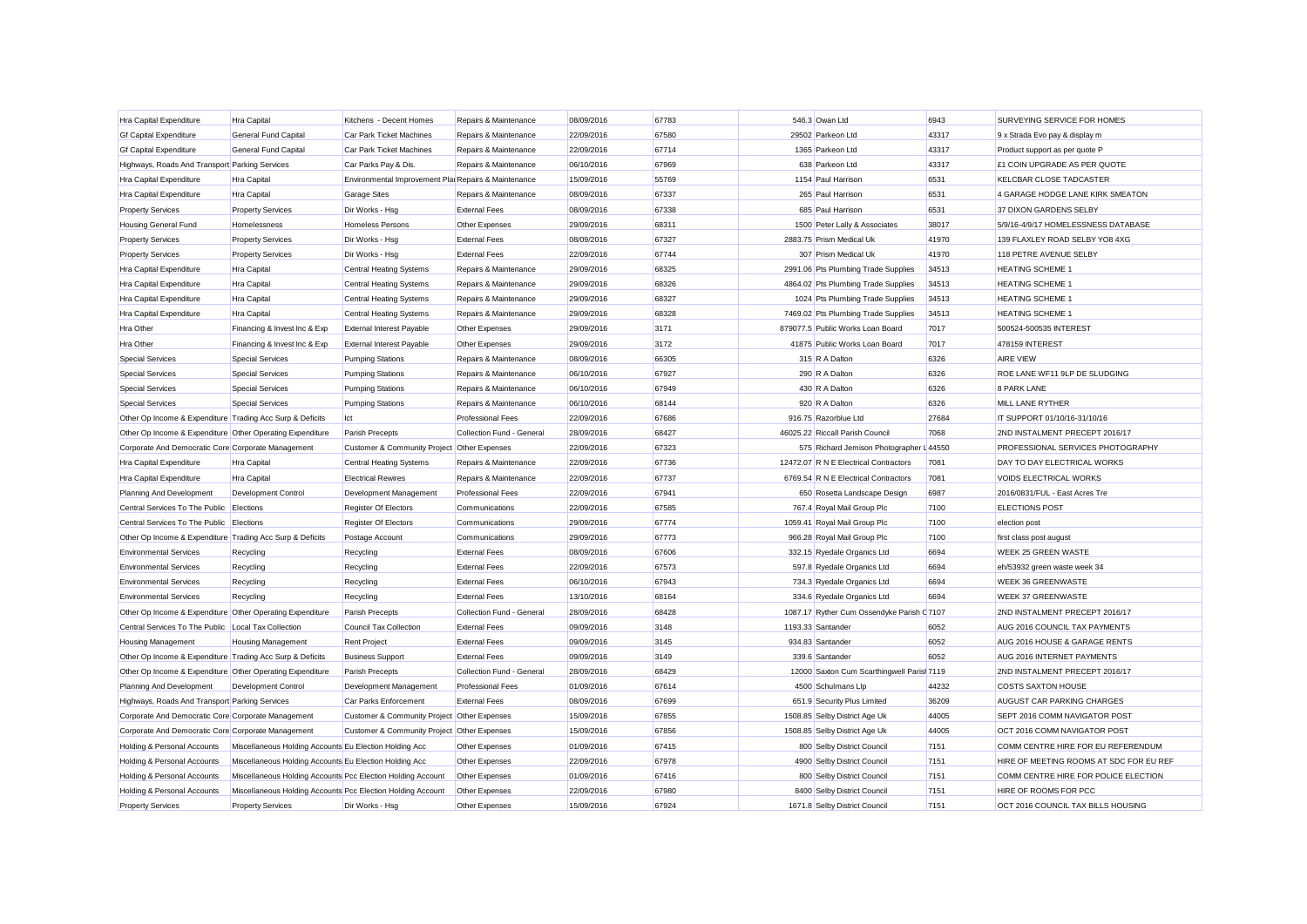| Corporate And Democratic Core Corporate Management        |                                                    | Customer & Community Project Other Expenses |                           | 15/09/2016 | 67853 | 1582.24 Selby & District Dial                 | 47090  | 1/9/16-30/9/16 COMM NAVIGATOR SERVICE    |
|-----------------------------------------------------------|----------------------------------------------------|---------------------------------------------|---------------------------|------------|-------|-----------------------------------------------|--------|------------------------------------------|
| Corporate And Democratic Core Corporate Management        |                                                    | Customer & Community Project Other Expenses |                           | 15/09/2016 | 67854 | 1582.24 Selby & District Dial                 | 47090  | 1/10/16-31/10/16 COMM NAVIGATOR POST     |
| Holding & Personal Accounts                               | Miscellaneous Holding Accounts Rent Payers Account |                                             | Rent Income               | 09/09/2016 | 3144  | 4011.86 Selby & District Housing Trust        | 43777  | <b>QUARTER 1 RENT PAYMENTS</b>           |
| <b>Special Services</b>                                   | <b>Special Services</b>                            | <b>Community Centres</b>                    | Misc Income               | 09/09/2016 | 3144  | 3149.2 Selby & District Housing Trust         | 43777  | <b>QUARTER 1 RENT PAYMENTS</b>           |
| Planning And Development                                  | Community Development                              | Eastern Cef                                 | Other Expenses            | 29/09/2016 | 68504 | 500 Selby District Vision                     | 33269  | PRIZE FROM THE GIVE IT A GO EVENT        |
| <b>Property Services</b>                                  | <b>Property Services</b>                           | Dir Works - Hsg                             | Equip/Furniture/Materials | 22/09/2016 | 67918 | 2888.62 Selby Glass                           | 7172   | AUG 2016 STATEMENT                       |
| Other Op Income & Expenditure Other Operating Expenditure |                                                    | Parish Precepts                             | Collection Fund - General | 28/09/2016 | 68430 | 255863.14 Selby Town Council                  | 32181  | 2ND INSTALMENT PRECEPT 2016/17           |
| <b>Environmental Services</b>                             | <b>Street Cleansing</b>                            | <b>Street Cleansing</b>                     | <b>External Fees</b>      | 06/10/2016 | 67985 | 1000 S & G Taperell                           | 7303   | rental of skips transfer of waste        |
| <b>Environmental Services</b>                             | <b>Street Cleansing</b>                            | <b>Street Cleansing</b>                     | <b>External Fees</b>      | 06/10/2016 | 67986 | 1100 S & G Taperell                           | 7303   | removal of flytipping watse              |
| <b>Property Services</b>                                  | <b>Property Services</b>                           | Dir Works - Hsg                             | <b>External Fees</b>      | 29/09/2016 | 67948 | 2425 S & G Taperell                           | 7303   | AUG 2016 SKIP HIRE                       |
| Other Op Income & Expenditure Other Operating Expenditure |                                                    | Parish Precepts                             | Collection Fund - General | 28/09/2016 | 68431 | 79548.32 Sherburn In Elmet Parish Counc 7199  |        | 2ND INSTALMENT PRECEPT 2016/17           |
| <b>Special Services</b>                                   | <b>Special Services</b>                            | <b>Community Centres</b>                    | Other Expenses            | 29/09/2016 | 68338 | 720 Sherburn White Rose Sports Clu 46476      |        | HIRE OF HALL FOR HAROLD MILLS ACTIVITIES |
| <b>Property Services</b>                                  | <b>Property Services</b>                           | Dir Works - Hsg                             | <b>External Fees</b>      | 15/09/2016 | 67691 | 695 Sherwood Property Building Sen 35336      |        | WORK COMPLETED AT 1 PETRE AVENUE         |
| <b>Property Services</b>                                  | <b>Property Services</b>                           | Dir Works - Hsg                             | <b>External Fees</b>      | 15/09/2016 | 67692 | 1998 Sherwood Property Building Serv 35336    |        | WORK COMPLETED AT 27 WESTFIELD ROAD      |
| Hra Capital Expenditure                                   | <b>Hra Capital</b>                                 | Fencing Programme                           | Repairs & Maintenance     | 08/09/2016 | 63760 | 370 Simon Calvert Contractors Ltd 44422       |        | 92 ABBOTS ROAD                           |
| Hra Capital Expenditure                                   | Hra Capital                                        | Fencing Programme                           | Repairs & Maintenance     | 08/09/2016 | 63761 | 870 Simon Calvert Contractors Ltd             | 44422  | 21 POWELL STREET                         |
| Hra Capital Expenditure                                   | Hra Capital                                        | Fencing Programme                           | Repairs & Maintenance     | 08/09/2016 | 65098 | 260 Simon Calvert Contractors Ltd             | 44422  | WORKS - 19 BYRAM PARK ROAD               |
| Hra Capital Expenditure                                   | Hra Capital                                        | Fencing Programme                           | Repairs & Maintenance     | 08/09/2016 | 66391 | 2400 Simon Calvert Contractors Ltd            | 44422  | 2 LOWGATE                                |
| Hra Capital Expenditure                                   | <b>Hra Capital</b>                                 | Fencing Programme                           | Repairs & Maintenance     | 29/09/2016 | 67884 | 546 Simon Calvert Contractors Ltd             | 44422  | 9 CURSON TERRACE                         |
| Hra Capital Expenditure                                   | Hra Capital                                        | Fencing Programme                           | Repairs & Maintenance     | 29/09/2016 | 67885 | 546 Simon Calvert Contractors Ltd             | 44422  | 14 STAYNOR AVENUE SELBY                  |
| Hra Capital Expenditure                                   | <b>Hra Capital</b>                                 | Fencing Programme                           | Repairs & Maintenance     | 29/09/2016 | 67886 | 1390 Simon Calvert Contractors Ltd            | 44422  | 2 FAIRFAX AVENUE SELBY                   |
| Hra Capital Expenditure                                   | <b>Hra Capital</b>                                 | Fencing Programme                           | Repairs & Maintenance     | 29/09/2016 | 67887 | 320 Simon Calvert Contractors Ltd             | 44422  | 35B WEST ACRES BYRAM                     |
| Hra Capital Expenditure                                   | <b>Hra Capital</b>                                 | Fencing Programme                           | Repairs & Maintenance     | 29/09/2016 | 67890 | 395 Simon Calvert Contractors Ltd             | 44422  | <b>13 THE CLOISTERS</b>                  |
| Hra Capital Expenditure                                   | Hra Capital                                        | Fencing Programme                           | Repairs & Maintenance     | 29/09/2016 | 67892 | 260 Simon Calvert Contractors Ltd             | 44422  | 29 NORTHFIELD                            |
| Hra Capital Expenditure                                   | Hra Capital                                        | Fencing Programme                           | Repairs & Maintenance     | 29/09/2016 | 67893 | 345 Simon Calvert Contractors Ltd             | 44422  | 12 CHURCH CLOSE                          |
| Hra Capital Expenditure                                   | Hra Capital                                        | Fencing Programme                           | Repairs & Maintenance     | 29/09/2016 | 67894 | 920 Simon Calvert Contractors Ltd             | 44422  | 31 MIRKHILL ROAD SELBY                   |
| Hra Capital Expenditure                                   | <b>Hra Capital</b>                                 | Fencing Programme                           | Repairs & Maintenance     | 06/10/2016 | 67993 | 965 Simon Calvert Contractors Ltd             | 44422  | 20b east acres                           |
| Hra Capital Expenditure                                   | Hra Capital                                        | Fencing Programme                           | Repairs & Maintenance     | 06/10/2016 | 67996 | 1529 Simon Calvert Contractors Ltd            | 44422  | 6 sudworth lane                          |
| Hra Capital Expenditure                                   | <b>Hra Capital</b>                                 | Fencing Programme                           | Repairs & Maintenance     | 06/10/2016 | 67997 | 340 Simon Calvert Contractors Ltd             | 44422  | 98 d'arcy road                           |
| Hra Capital Expenditure                                   | <b>Hra Capital</b>                                 | Void Property Repairs                       | Repairs & Maintenance     | 06/10/2016 | 67991 | 795 Simon Calvert Contractors Ltd             | 44422  | 42 abbots road                           |
| <b>Property Services</b>                                  | <b>Property Services</b>                           | Dir Works - Hsg                             | <b>External Fees</b>      | 29/09/2016 | 67881 | 275 Simon Calvert Contractors Ltd             | 44422  | 1 WEELAND BUNGALOWS                      |
| <b>Property Services</b>                                  | <b>Property Services</b>                           | Dir Works - Hsg                             | <b>External Fees</b>      | 29/09/2016 | 67882 | 425 Simon Calvert Contractors Ltd             | 44422  | 2 WEEDLAND BUNGALOWS                     |
| <b>Property Services</b>                                  | <b>Property Services</b>                           | Dir Works - Hsg                             | <b>External Fees</b>      | 29/09/2016 | 67883 | 300 Simon Calvert Contractors Ltd             | 44422  | 3 WEELAND BUNGALOWS                      |
| Other Op Income & Expenditure Trading Acc Surp & Deficits |                                                    | Human Resources Tu                          | <b>Training Expenses</b>  | 08/09/2016 | 67619 | 545 Solace Group                              | 7235   | Personal Information                     |
| Other Op Income & Expenditure Other Operating Expenditure |                                                    | Parish Precepts                             | Collection Fund - General | 28/09/2016 | 68432 | 12181.6 South Milford Parish Council          | 7241   | 2ND INSTALMENT PRECEPT 2016/17           |
| Housing General Fund                                      | <b>Housing Strategy</b>                            | Pfi Scheme (Housing)                        | Other Expenses            | 22/09/2016 | 67694 | 33526.35 South Yorkshire Housing Ass Ltd 7239 |        | SELBY PFI FOR AUGUST 2016                |
| <b>Environmental Services</b>                             | <b>Trade Waste</b>                                 | <b>Clinical Waste</b>                       | <b>External Fees</b>      | 29/09/2016 | 67777 | 434.24 Srcl Ltd                               | 7251   | <b>WASTE DISPOSAL</b>                    |
| <b>Housing Management</b>                                 | <b>Housing Management</b>                          | Sale Of Council Hses                        | <b>Professional Fees</b>  | 22/09/2016 | 67715 | 285 Stephenson Estate Agents                  | 7260   | <b>VALUATION SERVICE</b>                 |
| Housing General Fund                                      | <b>Housing Strategy</b>                            | P4g Strategic Dev Sites                     | <b>Professional Fees</b>  | 01/09/2016 | 67145 | 500 Stephensons                               | 7261   | 5 WESTGATE TADCASTER LS24 9AB            |
| Other Op Income & Expenditure Other Operating Expenditure |                                                    | Parish Precepts                             | Collection Fund - General | 28/09/2016 | 68433 | 2043 Stillingfleet Parish Council             | 7263   | 2ND INSTALMENT PRECEPT 2016/17           |
| Other Op Income & Expenditure Other Operating Expenditure |                                                    | Parish Precepts                             | Collection Fund - General | 28/09/2016 | 68434 | 4500 Stutton With Hazelwood Parish            | (7272) | 2ND INSTALMENT PRECEPT 2016/17           |
| Other Op Income & Expenditure Other Operating Expenditure |                                                    | Parish Precepts                             | Collection Fund - General | 28/09/2016 | 68435 | 56326.31 Tadcaster Town Council               | 7297   | 2ND INSTALMENT PRECEPT 2016/17           |
| Hra Capital Expenditure                                   | <b>Hra Capital</b>                                 | <b>Garage Sites</b>                         | Repairs & Maintenance     | 06/10/2016 | 67929 | 2460 T A M Loughlin                           | 6779   | <b>BARLOW GARAGES PARK ROAD</b>          |
| <b>Property Services</b>                                  | <b>Property Services</b>                           | Dir Works - Hsg                             | <b>External Fees</b>      | 20/10/2016 | 68321 | 640 T A M Loughlin                            | 6779   | MCCRAE 187 ABBOTS ROAD SELBY             |
| <b>Housing General Fund</b>                               | Homelessness                                       | <b>Homeless Persons</b>                     | Other Expenses            | 29/09/2016 | 68334 | 1080 The Gables Hotel                         | 47230  | 15/6/16-8/8/16 AARON KUCUKCAN            |
| <b>Environmental Services</b>                             | Recycling                                          | Recycling                                   | <b>External Fees</b>      | 15/09/2016 | 67874 | 8340.88 The Maltings Organic Treatment 35116  |        | AUG 2016 GREENWASTE                      |
| Other Op Income & Expenditure Trading Acc Surp & Deficits |                                                    | Planning                                    | Direct Salaries & Wages   | 29/09/2016 | 67863 | 3450 The Oyster Partnership Ltd               | 43921  | Personal Information                     |
|                                                           |                                                    |                                             |                           |            |       |                                               |        |                                          |